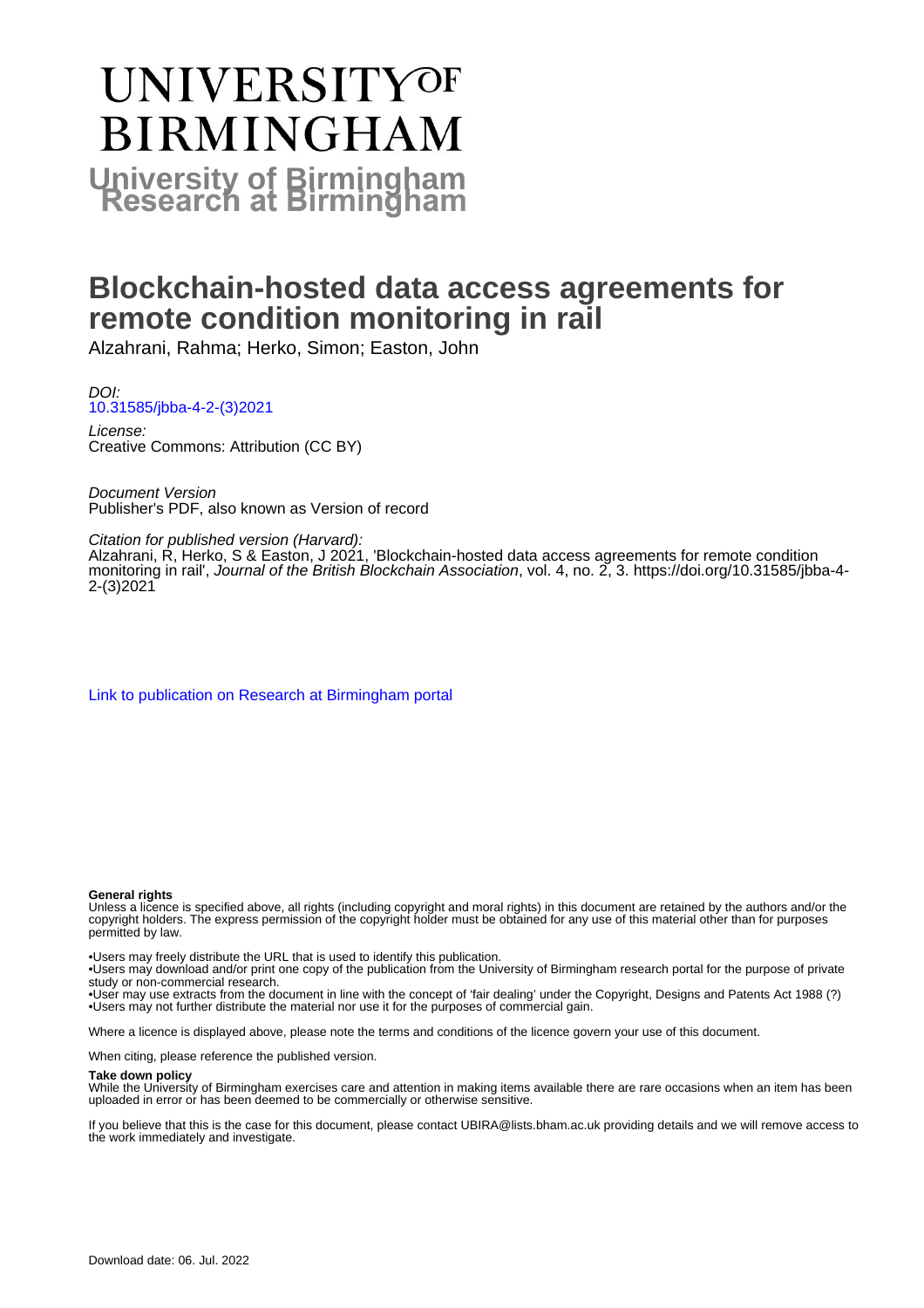

### PEER Reviewed RESEARCH

## **Blockchain-hosted Data Access Agreements for Remote Condition Monitoring in Rail**

<sup>1</sup>Rahma A Alzahrani, <sup>2</sup>Simon J Herko, <sup>3</sup>John M Easton 1,3School of Engineering (EESE), University of Birmingham, UK <sup>2</sup>TravelSpirit Foundation, UK

**Correspondence:** [raa926@bham.ac.uk](mailto:raa926@bham.ac.uk) **Received:** 23 February 2021 **Accepted:** 3 August 2021 **Published:** 12 August 2021

#### **Abstract**

Advances in sensor technologies, remote authentication, and high-bandwidth data networks mean that Remote Condition Monitoring (RCM) systems are now an essential "Internet of Things" (IoT) resource for the efficient operation of railway infrastructure. However, the full potential of the big data generated by these systems has yet to be realised. RCM data within the industry is typically collected and used in silos, with limited possibility of exploitation across system boundaries. In 2013, the Rail Safety and Standards Board (RSSB), on behalf of the GB rail industry, established a cross-industry research programme, T1010, which aimed to build stronger cooperation between stakeholders and to enable sharing of RCM data. Building on the outputs of T1010, this work explores the use of blockchains and smart contracts (SC) in the automation, in an auditable and tamper-proof way, of commercial agreements for RCM data transfers in rail. By removing the limitations of paper-based agreements, we aim to enable innovation in shared business processes and stimulate the market for RCM data in rail. Leveraging existing smart contract-based schemes for trading and sharing IoT data over blockchain networks, we identify suitable methods for the enforcement of agreements and ensure fair cost attribution between stakeholders, without a trusted third party. The outline of a blockchain-based RCM data audit framework is presented, appropriate data access agreements and accounting models are specified in detail, and three permissioned blockchain platforms (Hyperledger Fabric, Sawtooth, and Iroha) have been analysed for their suitability for implementation. Finally, the chapter outlines planned future work around validation of the tools based on two industrial use cases: monitoring systems for unattended overhead line equipment and axle bearings.

**Keywords:** *big data, blockchain, Remote Condition Monitoring, cost attribution, process automation* **JEL Classifications:** L92, O31

#### **1. Introduction**

The pursuit of higher quality services in the railway sector is a continuous process, and the availability in recent years of affordable, reliable, digitally enabled additions to traditionally mechanical-based infrastructure systems has provided a fruitful avenue for advancement. Remote Condition Monitoring (RCM) systems are one example of a tool that has been widely deployed to improve the standards of maintenance, reliability, and safety across the rail network. The advanced warnings of incipient faults provided by RCM data enable preventative maintenance to be performed before service-impacting failures arise, leading to reduced costs of disruption and increased passenger satisfaction. The perceived benefits of RCM have led the industry to install sensors on an ever-higher proportion of its assets, with a corresponding increase in the volume of data generated. In general, and according to [1], railway RCM operations can be divided into four major divisions (quadrants), which are defined by the location of the monitoring sensors and the assets being monitored: train monitoring train, infrastructure monitoring infrastructure, train monitoring infrastructure, and infrastructure monitoring train. In countries such as the UK, where the vast majority of the mainline rail infrastructure is maintained by a single Infrastructure Manager (IM), sensors that are mounted on assets belonging to one stakeholder but are being used to monitor assets related to another will, by definition, fall into the train monitoring infrastructure or infrastructure monitoring train quadrants; an example of this would be sensors mounted on the tracks that are used to detect wheel flats on the rolling stock [2]. Although this type of crossinterface monitoring of assets may be the most technically practical solution to many industry-wide problems, commercially they can prove complex as the business paying to install, maintain, and operate the sensing device is not the party benefitting from the data collected. As a result, it can be hard to generate business cases for the purchase, installation, and operation of cross-interface monitoring systems that would have recognised industry-wide benefits.

In order to address this issue, it is widely recognised within GB rail that either closer collaborations must be established between stakeholders to enable more effective cross-interface business cases to be developed or there must be a trusted audit process that can enable costs of data collection to be fairly attributed based on business benefits accrued by individual stakeholders. To investigate these issues the Rail Safety and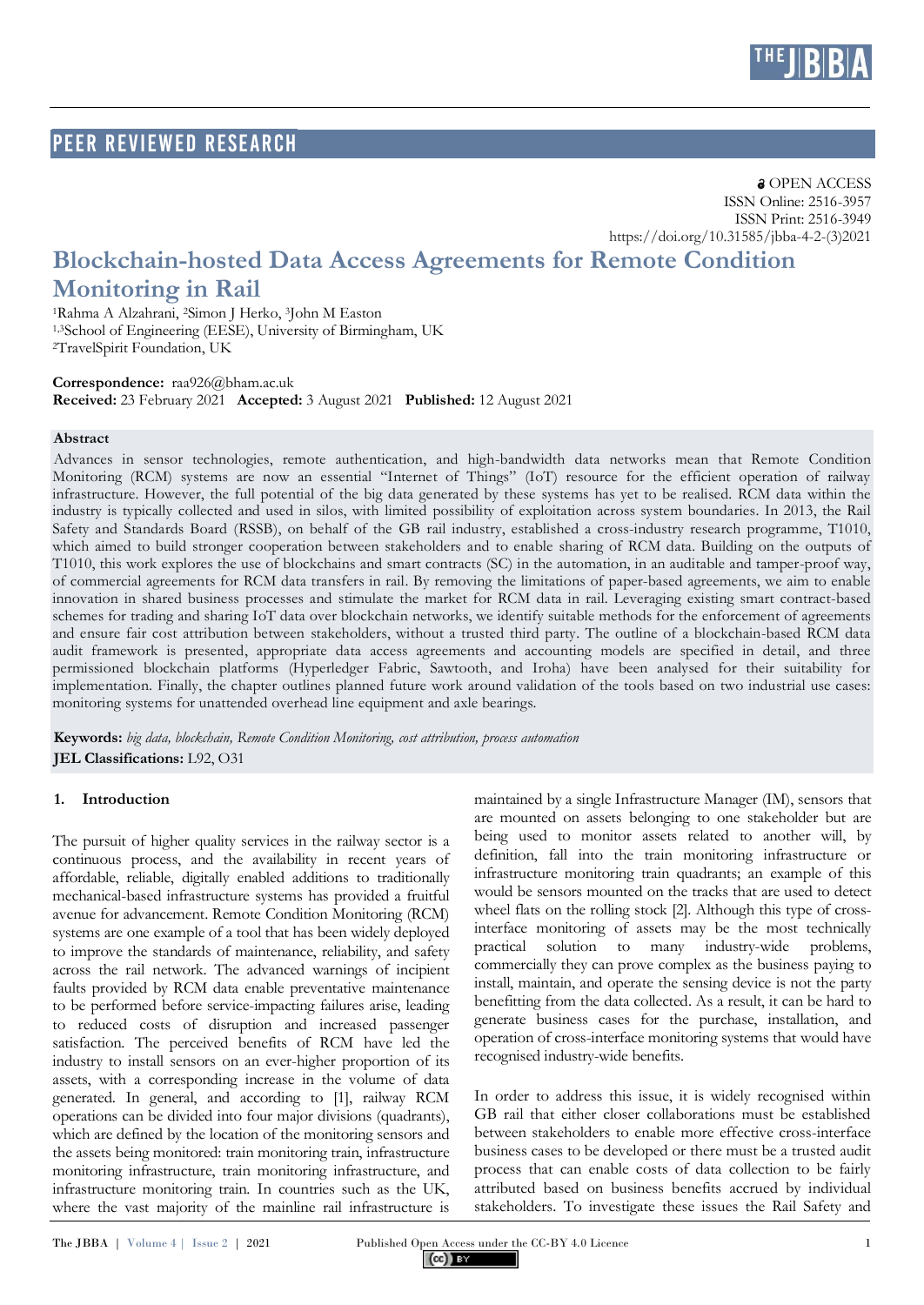

Standards Board (RSSB) set up a Cross-Industry RCM (XIRCM) research programme, which in turn acted as sponsor to the T1010 research project [3] from 2013 onwards. The stated aim of T1010 was to overcome the barriers for rail companies to use RCM systems across company boundaries, with the first round of findings presented by RSSB and Network Rail at the IET RCM conference in 2014 [4].

A key component of business case generation for crossinterface RCM is the assignment of value to the data generated by one party but used by another. In order to address the cost issue, it was suggested in project T1010 that commercial agreements could be established between all the actors in a new condition monitoring workflow before installation of the system began [5]. However, there are issues with this approach; commercial agreements do not remove the need for a trusted third party (arbiter) to ensure compliance with the terms of the agreement, and they do not inherently include any ongoing audit mechanism that would act as evidence should issues arise. In combination, these two issues act as a barrier to the full exploitation of XIRCM data and cost sharing between stakeholders.

Distributed Ledger Technologies (DLTs) have several features which can be leveraged to address the issues outlined. The benefits offered to the industry through improved system-wide asset information and decision support are clear, but for those benefits to be realised in a privatised rail system where the separation of business functions is the main architectural driver, the commercial implications of the operation of crossindustry systems for each actor must be clear. Further to this, existing investments in specific RCM systems made by the industry are currently only in their mid-life stages, meaning a method to deliver a clear understanding of operational costs must be cognizant of, and compatible with, the methods of operation of these existing assets. DLTs are one possible solution to these issues, offering the potential for traceability of data flows between industry actors with a minimum restructuring of the current systems. By understanding the flows of data between actors, and the ultimate costs/benefits accrued by the installation and use of the system (for which mechanisms are already in place), it will be possible to accurately assign costs to the relevant parties, to cut down on the operational inefficiencies associated with manual attribution and trusted third parties, and to enable improved understanding of data provenance via the decentralised and immutable record in the ledger.

Blockchains are a specific type of DLT constructed from structured sequences of blocks connected via cryptographic hashes, providing a tamper-proof ledger that leads to a traceable and auditable log of all activities between stakeholders. In industrial environments, the implementation of this technology facilities greater integration of business processes and stakeholder data, with the blockchain delivering three major protocols: decentralisation, cryptography, and consensus [6]. Due to the censorship-resistant and tamperproof digital networks of distributed trust created by this revolutionary technology, blockchain-driven technologies help to enhance transactions and make them more reliable and safer. Industrial deployments of the blockchain are still in the early stages of development, and further work is required to establish the full extent of the value the technology offers. However, substantial efforts have been made to investigate its applicability and future penetration in numerous industries, including the industrial sector, as the new technology continues to mature [7], [8]. The transformative potential of blockchain technology in industry settings has already been established in the literature [9], and in the rail industry specifically, blockchain-based applications for ticket sales, invoicing, and freight distribution, among others, have also been investigated [10].

In this chapter we present early findings from the European Union (EU)-funded B4CM project, a study commissioned to investigate the value that blockchain technology offers the rail industry as a ledger of RCM data transfers (section 2), along with a discussion of related work in the literature. The proposed blockchain framework will be presented in depth in section 3, with plans for future work and concluding comments detailed in sections 4 and 5, respectively.

#### **2. Background and related work**

Large volumes of data are generated daily by RCM systems installed on the GB rail network. While this data is already utilised to improve performance within the context for which the system was initially specified, in many cases, opportunities exist for the realisation of additional benefits by sharing this data between stakeholders and across system boundaries, enabling it to be used in problems that cross traditional industry interfaces (primarily the separation between the infrastructure and vehicles). The continuous improvement of system performance through RCM-informed operations and maintenance is a field of intensive research, and many projects focusing on this area have been initiated [11]. At present, the industry is still on an upward performance trend in this area, and localised sensor systems used in isolation are still providing operational benefits. However, moving forward, the industry is expecting these systems to coalesce into fewer, multiparty and sensor environments, essentially evolving the network's current RCM capability into an "Internet of Railway Things" (IoRT) [12] requiring new ways of managing, processing, and accounting for data. This amalgamation of the state-of-the-art IT, cloud computing, and big data, presented as an Internet of Things (IoT) paradigm, will ultimately lead to a viable "smart railway" fit for the next century [13].

Depending on the nature of the sensors deployed, the data produced by RCM systems takes many forms, including audio, video, pictorial, continuous analogue measurements, and digital signals. In order for the raw datastreams to have operational value, they must first be processed, cleaned, and aligned to the point where they can be reliably used as the basis for analytics. As shown in Figure 1[14], there are six recognised levels of data analysis in condition monitoring, ranging from raw data collection (at the lowest levels),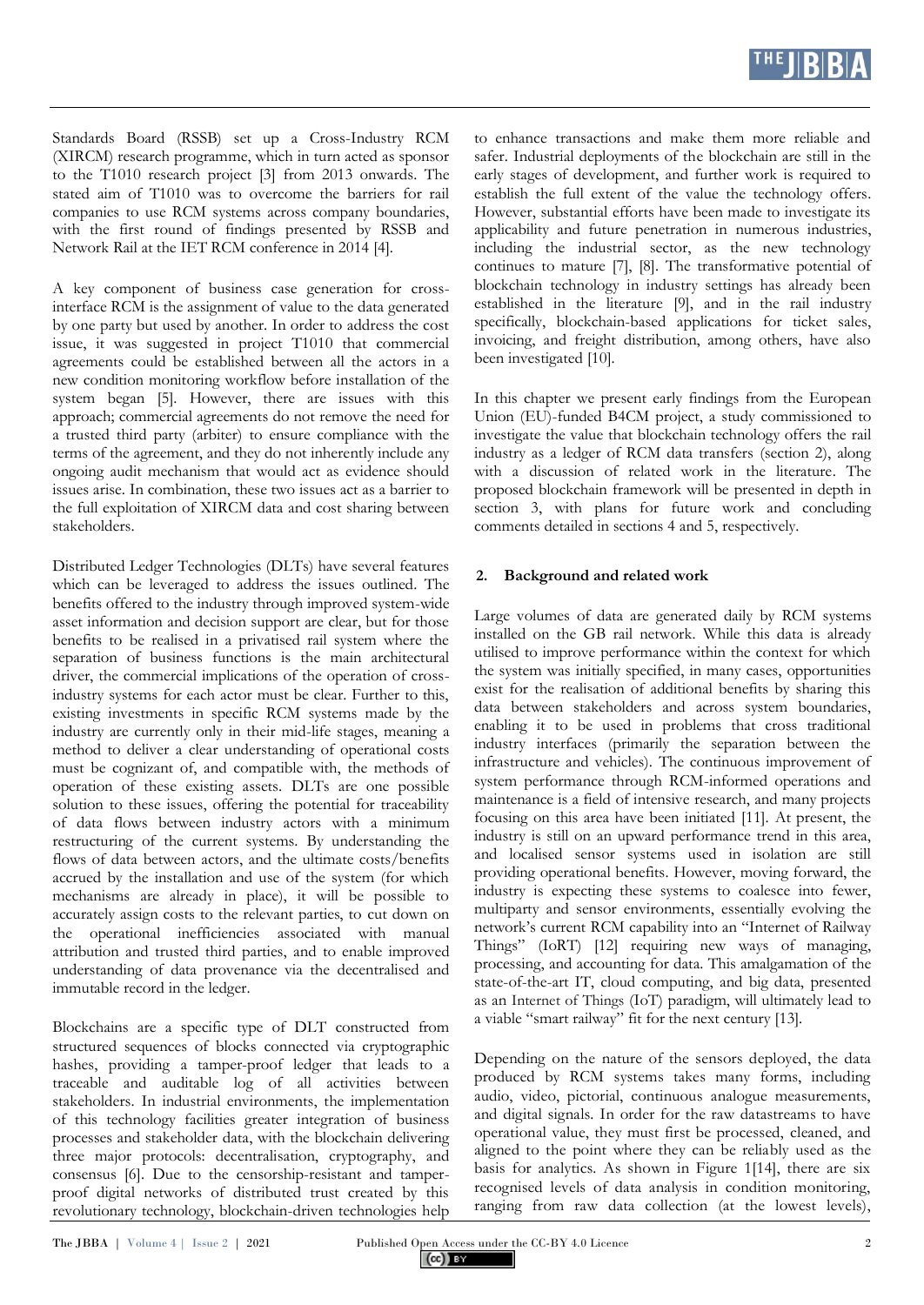

through the generation of alarms in response to defined alert criteria, to a full diagnostic function that involves sending prognostic information to the operations and maintenance team to instruct them to repair a particular asset before it fails. The data used as the input to each level of the stack (or indeed the analytics process itself) may originate from multiple stakeholders, and as the level of data processing increases, the inherent value of data becomes higher as a result of the additional knowledge associated with it. According to [5], unless specific contractual provisions say otherwise, it is typical for the Intellectual Property Rights (IPR) to the data recorded by RCM systems to be held by the party that collected it, while the IPR for derived data (data the results from a processing chain and is considered "enhanced") belongs to the party who performed the processing.



*Figure 1: The six processing levels of ISO 13374. Source: [14].*

As is the case in any trading environment, successful RCM deployments require that both the providers and the consumers of the data gathered comply with any contractual arrangements made around the system, and particularly when ensuring the quality and reliability of the data and advisory information produced. To this end, it is desirable for a traceable mechanism to exist within the system that monitors the provenance of the RCM data; this provenance information provides evidence that directly affects payment, compensation, or refund processing. In current RCM deployments, a Trustworthy Third Party (TTP) such as a bank, third escrow mediator, or conflict board may be a requirement to manage these needs.

DLTs, in the form of blockchains and smart contracts (SC), have the potential to offer great value to industry in this context enabling operators of RCM systems to dispense with the need for a TTP and inherently prevent the RCM data generated from being falsified, altered, or corrupted without the changes being evident. Further to this, in order to both quantitatively and qualitatively monitor and manage the flows of data between providers and consumers, SC may be deployed on the blockchain. Deployed SC are essentially distributed executable scripts running in the blockchain [15], and this combination of traceability (as provided by the chain itself) and transformation/transaction of data (as provided by the SC) provides an environment in which the whole value chain around items of data may be audited and understood. As pointed out by Christidis and Devetsikiotis [16], in a traditional relational database management system, an SC would essentially be used as a stored process, but by using an SC within the underlying execution framework offered by the blockchain, a wide range of applications can be created.

Within the literature, a range of examples of the use of blockchains in partial solutions to the problems seen in XIRCM may be found. Existing studies on the use of micropayments between stakeholders linked to IoT data exchange, for example, have suggested that SC-based frameworks would form an appropriate basis for that use case. In the Saranyu system [17], Nayak et al. created a cloud tenant and service management system using Quorum (a private blockchain network) as a platform but ultimately failed to capture appropriate information on charging tenants. A subscription-based model for trading data on cloud platforms was also introduced by Al-Zahrani [18]. In the proposed model, the ledger tracked all subscriptions and orders, and this included those on which the request has not been concluded and finalised, providing potentially useful information to forensic investigators should problems occur. A blockchain-based solution using Ethereum was launched in [19], which regulated both payments to and access by the owners of data-generating IoT devices. When subscribing to a particular IoT device and before accessing the data processed in the MQTT broker, which represented a single point of failure within the system, data owners paid a deposit in ether (the "currency" of the chain).

With the exception of [17], none of the work identified provided a mechanism for the suspension or revocation of malicious actors/account subscriptions, other than the removal of the associated data from the cloud platform used. Typically, the authors assumed that data providers acted honestly in all the systems surveyed, and did not address the issues raised by the presence of falsified or garbage data that may have been deliberately inserted into the platform to deceive customers. The payment companies BitPay [20], BitHalo [21], and DCSP [22] have considered the issue of dishonest actors, and all have previously proposed the use of double deposit escrow. In all three proposals, both the buyer and the supplier use SC to create an escrow for the deposited values, but the actual transfer of assets is made off-chain. Both parties must acknowledge the SC that the transaction is successfully made in order to unlock the escrow. Should confirmation not be given, both forfeit their deposits. A dualdeposit escrow mechanism identical to the previous three schemes was suggested by Asgaonkar and Krishnamachari [23] but offered a subsequent dispute resolution stage (potentially preventing deposit loss) and involving the main payment transaction. However, this system was only suitable for onetime usage scenarios, and the buyer was required to review every transaction and provide a reply to open the escrow and process the payment. The seller received no compensation if the customer did not respond (regardless of the presence or absence of malicious intent) and would forfeit their deposit and right to payment. A different data-sharing mechanism is proposed in [24], in which data hash values are encrypted with a symmetrical key and deposited in a secure location off-chain by the data provider before the transaction is actioned. In the cloud, all providers are able to promote their data services and public keys. To enable consumers to gain one-time access to the appropriate records, SC were generated on the fly and the activity was logged on the chain to be used in the resolution of any potential disputes.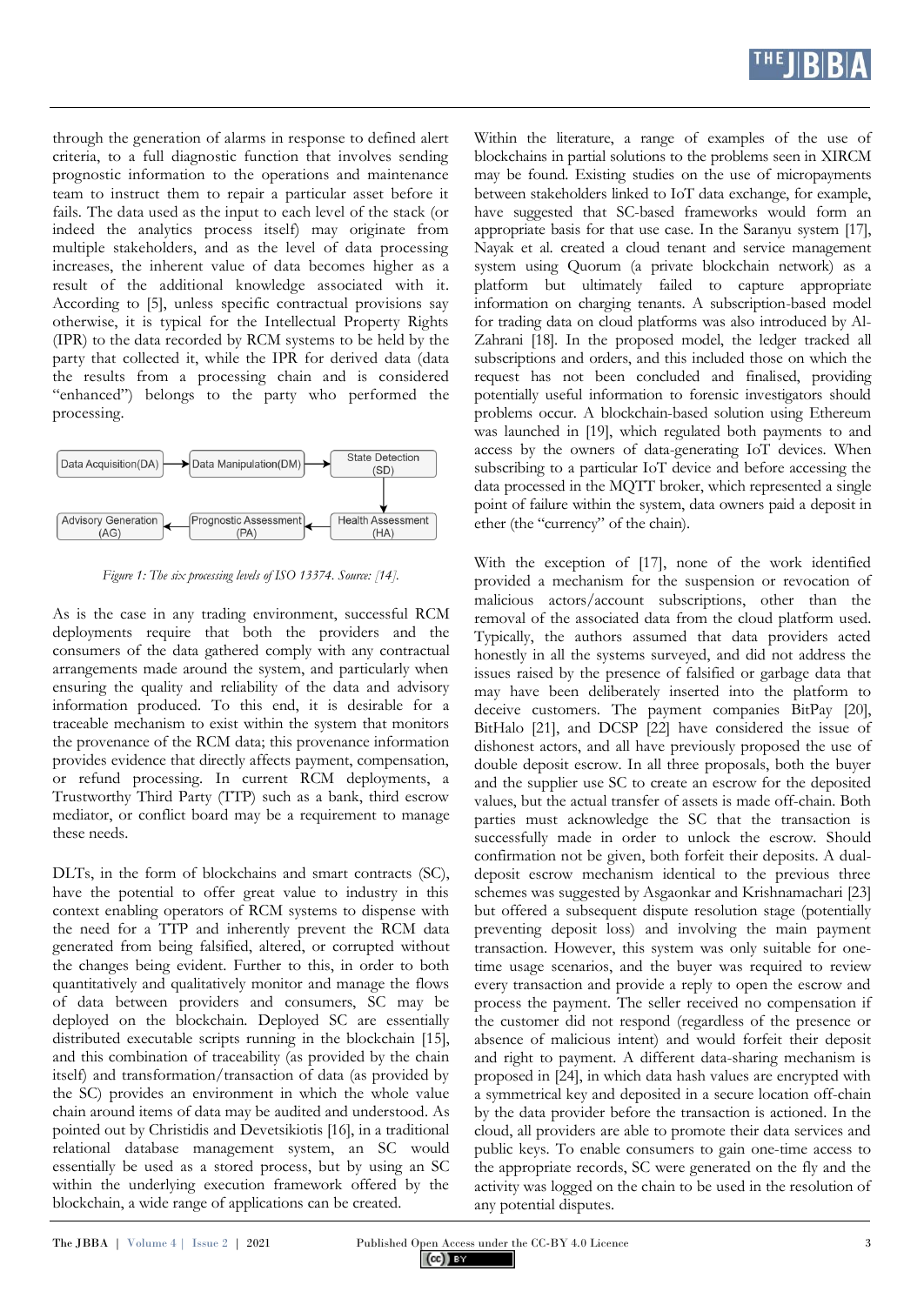

In this chapter, the framework proposed will build on the escrow proposals discussed above but will additionally include litigation solutions that ensure escrow locking or payment/compensation loss do not take place.

There are several known limitations of blockchain technology; the blockchain trilemma [25], for example, states that the interrelated properties of scalability, decentralisation, and stability cannot be achieved simultaneously on the same chain, meaning that compromises must be made in terms of desired functionality based on the specific use case. Furthermore, all blockchain-based applications must make a trade-off between the size of any on-chain storage and operational performance; in practice this is manifested by a significant increase in processing time as the overall size of the ledger increases, a process that is naturally much more rapid if data being exchanged is recorded within a transaction alongside the record of the transaction itself. Scalability of storage has significant implications for the usage of blockchains in RCM contexts, and essentially enforces an architectural choice on the designer to use a hybrid approach that combines off-chain storage of data, with on-chain storage of provenance. Data integrity and immutability are ensured through the use of a checksum of the raw data, which when computed, stored, and verified within the blockchain record, can be used as evidence of data ownership, to automate integrity checks and to check latency claims.

#### **3. Proposed framework**

In this section, the authors present their proposed framework for the audit of RCM data in industrial systems. The framework replaces the TTP typically involved in these systems with a permissioned blockchain architecture, leaving data producers/data owners (providers), data users (consumers), and SC as the key actors in the system. Figure 2 illustrates this change; Figure 2 (a) shows a typical trust arrangement that would apply in a none DLT-based RCM network; in this case all parties must trust that the other producing/consuming parties will honour their obligations under the agreement defining the distribution of system costs; the TTP reviews local financial cost assessments provided by the other actors in order to confirm adherence to the applicable terms. This process will henceforth be referred to as "local cost monitoring." As the local cost monitoring of both providers and consumers is dependent on the data they report, even with the TTP in place there is no guarantee of strict adherence to the terms of the contractual agreements between the parties.

As an example of the requirement for trust, consider the Quality of Service (QoS) criteria placed on a data provider. Honest providers could choose to comply with the terms of the signed agreement and offer the requested level of service that they initially advertised; this would result in an estimated cost calculation for the data as delivered and an associated attribution of the cost to the consumer. The consumer, on the other hand, will have their own interpretation of the quality of the service they have received; this may tally with that of the provider, or may be impacted by external factors such as network latency resulting in a different view of the fair attribution of the cost from the consumer's side. To reinforce their point of view, both parties will provide evidence, but as there is no confidence between them, there will be no trust in the correctness of their evidence. The presence of the TTP goes some way to mediating these issues but still requires that the evidence as presented by the provider and consumer is fundamentally accurate, or that the TTP can identify when that evidence is incorrect and (ideally) who is in error. By comparison, the relationships and trust between actors required in the proposed framework are shown in Figure 2 (b). A trust relationship between the provider and the customer is no longer necessary, although both sides do need to trust the DLT and the SCs that implement the accounting logic, data access/delivery agreements, and cost allocations. Subsections 3.1 and 3.2 will explain these procedures in detail.



*Figure 2: Trust relationship between actors.*

#### **3.1. Access agreement model**

The commercial agreements originally outlined in project T1010 [5] have driven the definition of the components used in the SC for the access agreement and cost estimation process between provider and consumer as shown in Figure 3. Two new records, "DataAgreement" and "Escrow," will be automatically generated by SC and be appended to the ledger each time a new data access request is made by a consumer to a producer. The DataAgreement will hold information on the new agreement between the data consumer and data provider, including the data offered by the provider, the unit price, and the period of validity. The Escrow record will form the basis for enforcement of access to the data and exchange of payment on release.



*Figure 3: Data structure.*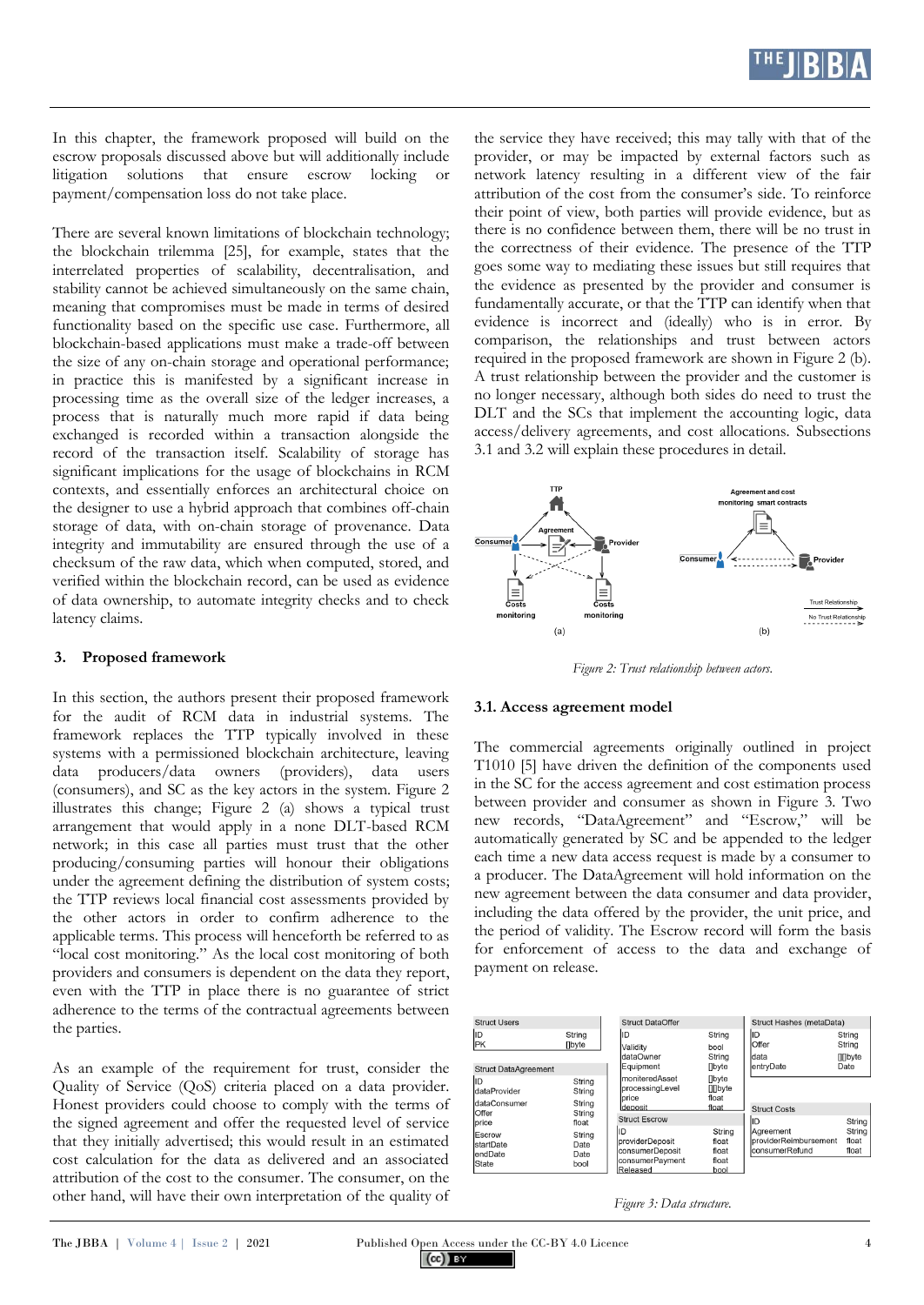

Recall that the IPR for the RCM data belongs to the provider, thus, no other party in the system will be able to advertise an offer for exactly the same data (although they may be able to advertise derivative forms) and this mechanism is protected by hash values. Both data providers and data consumers must be registered with the trustworthy authority (in this case the permissioned blockchain) in the set-up process of the system, and must have their IDs and public/private key pairs before participating.

The overall flow of the access agreement process is as follows:

1- The customer will submit a request to the SC in which they will specify the offer they are interested in, along with the subscription duration and all payments.

2- The authenticity of the submitted request will be tested by the SC. If it is not legitimate, so the request will be denied. A payment mechanism is triggered if the offer is still available; this process is addressed in depth in section 3.4.

3- After completing the payment process, the SC will automatically create a new agreement between the provider and consumer in addition to building an escrow to hold the payment. Both provider and consumer will be informed of the establishment of the agreement.

4- Prior to uploading the original data onto the external storage, the provider's private key and the consumer's public key will be used to sign and encrypt data respectively as follows: consumerPublicKey (providerPrivateKey (D)).

5- The consumer will decrypt the data they gain access to on the off-chain storage and compare its hash with the hash value provided in the on-chain record to validate its integrity.

In this proposed model, two types of malicious behaviour on the part of the data provider can be proven by the consumer:

- a. Sending falsified or incomplete data;
- b. Undue delay in uploading evidential hash values to the on-chain record.

If the QoS by either party is found to violate the terms of the agreement, both provider and consumer can revoke the agreement before the stated expiry date. This action is permanent, i.e., the agreement cannot be revived once revoked; instead, a new agreement must be entered into from the beginning. Figure 4 shows the sequence of creating the data access agreement.

#### **3.2. Accounting model**

Payments on any trading site may be realised using post-paid or pre-paid models. The post-paid model requires the provider to place trust in the consumer (buyer) that the payment will be made as agreed after the data is obtained correctly. The prepaid model requires that the consumer places trust in the

provider that the data will be delivered once the payment has been made as agreed. Neither model guarantees both consumer and provider satisfaction, and both bear some risk if the other party breaches the terms of the agreement. There is also a requirement for a TTP to provide both the provider and the consumer with an escrow service.



*Figure 4: Data access agreement sequence model.*

In the proposed framework, SC will be used to provide escrow, removing the need for a TTP and ensuring the payment is released to the provider after the data is delivered and the consumer agrees that it meets the stipulations of the agreement, assuming a revocation request is not made. The escrow SC is also responsible for managing any penalty payments required by the agreement, and these would be charged in advance of any data exchanging process by both provider and client.

The provider is expected to deploy the following attributes and values with the offer they are advertising as shown in Figure 3:

Dprice: Denotes the data price of a certain offer in a specified period.

E: Denotes the deposit both consumer (Ecns) and provider (Eprd) should pay to build an escrow. The deposit will act as the penalty in case of any breach of the terms, and therefore must be set at a level that acts as a deterrent for both parties.

h(D): Denotes the hash value of the shared data.

The flow of the payment process is as follows:

1- An escrow SC will be initiated once the consumer responds to a published offer. The escrow details the offer being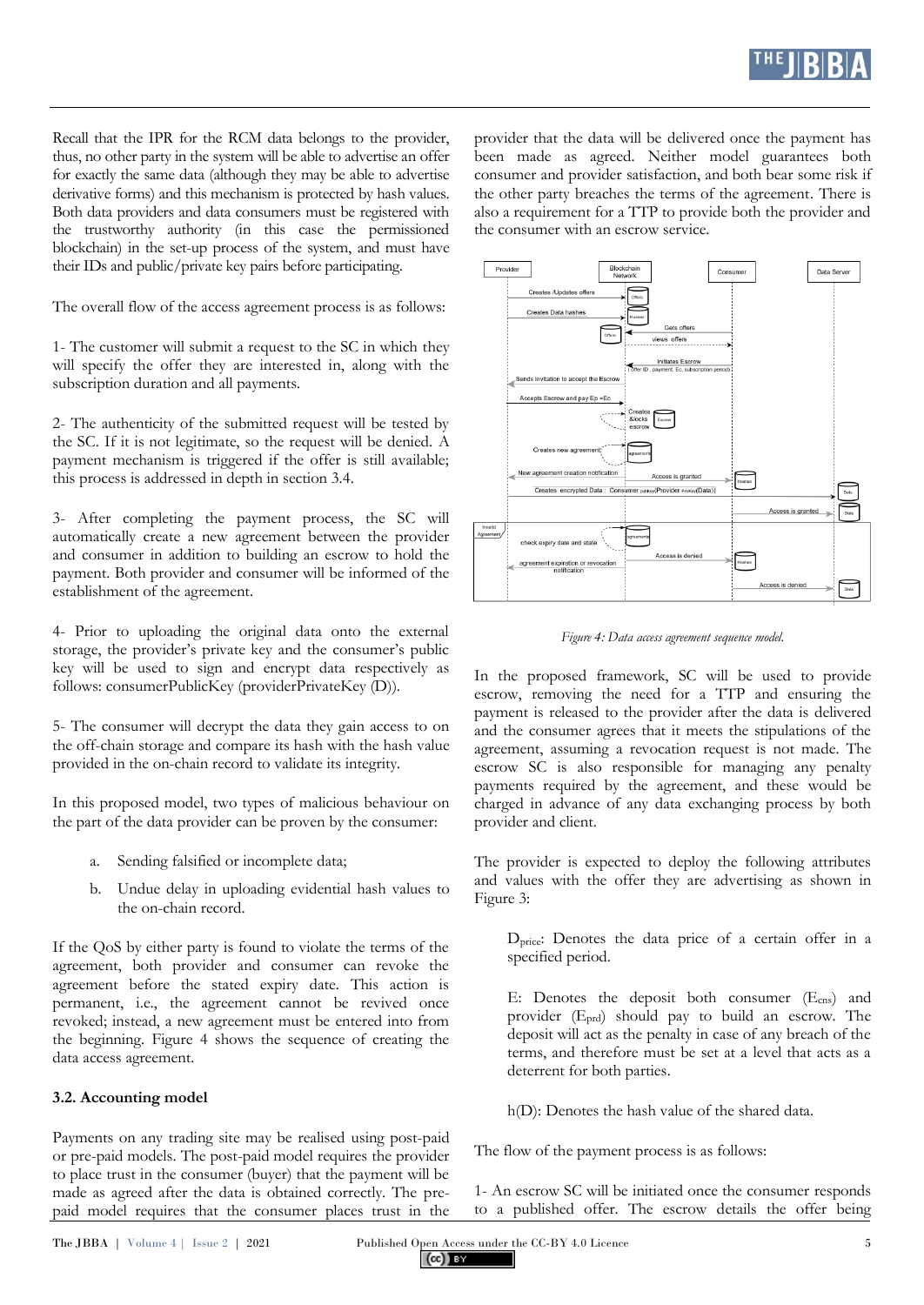

responded to and triggers payment of the corresponding charge and deposit by the consumer. On receipt, the SC will then direct the request to the provider.

2- On receiving the request, the provider will check if the payment and deposit detailed in the escrow are matched with their offer. Then, in order to lock up the escrow, the provider must pay their deposit, which may not be less than the deposit of the consumer. If the provider determines that the size of the payment or the deposit does not match with the terms of their offer, the provider can reject the request and the consumer will get back their payment.

3- The process of locking the escrow will trigger an SC to initiate an agreement, in which the period over which the consumer has access to the provider's data is specified.

4- The cost of data consumption will be monitored via the SC when the escrow is released. The escrow will be released automatically if either of the two states below is realised:

- a. The agreement's expiry date is reached, or
- b. The agreement is revoked.

In both cases, if there is a claim of inappropriate activity from either side, it should be evaluated before calculating the final cost attribution. The deposits that have been charged would then be used in settling any penalties due if maleficence has been proven on either side. Figure 5 summarises all the possible outcomes of an investigation into QoS breaches between a provider and a consumer. Costs are calculated based on each scenario, which are outlined in equations 1–4. The terminology below is used in the equations:

CnsPayment: Denotes the payment that the consumer should pay when initiating the offer request. It represents the total of D<sub>price</sub> and E<sub>cns</sub>.

Act<sub>Payment</sub>: Denotes the actual payment of the consumed data based on the period of use; this value should be less than or equal to CnsPayment.

PrdReimbursement: Denotes the final cost that will be transferred to the provider based on the status of the agreement and the raised claims.

CnsRefund: Denotes the refunds that will be transferred to the consumer based on the status of the agreement and the raised claims.

To calculate the Act<sub>Payment</sub> three different dates will be considered:

RvcDate: Denotes the revocation date.

Start<sub>Date</sub>: Denotes the beginning of the agreement, as declared in the agreement.

Exp<sub>Date</sub>: Denotes the end date of the agreement, as declared in the agreement.



*Figure 5: All possible scenarios in trading data.*

Scenario A: The consumer receives the requested data as agreed but raise a genuine complaint about the latency in providing the hashes to the network. The cost SC will evaluate this claim by checking the dates of appended hash values on the chain, using the block's timestamp. As the consumer's claim is genuine, the agreement will then be revoked, triggering the calculation of costs as follows:

$$
Act_{Payment} = D_p \times (Rv_{Date} - Start_{Date})
$$

$$
Prd_{Reimburstement} = Act_{Payment} \tag{1}
$$

 $CnSRefund = (CnSPayment - ActPayment) + E<sub>prd</sub> + E<sub>cns</sub>$ 

Scenario B: The consumer falsely claims the data is corrupted or incomplete, or that the hash values are not appended to the chain in a timely fashion. In this case, the cost SC will evaluate both cases to validate the claim. The former is evaluated by requesting the received data which is signed using the provider's private key that verifies the data source, and then the SC will perform a hashing process to the data, enabling it to be compared with the hashed value that is stored on-chain. The latency in appending hash values will be validated as mentioned before in scenario A. In this scenario, the consumer's claim will be found to be false by the SC, and as a result the agreement will be revoked and the cost will be calculated as follows:

$$
Act_{Payment} = D_{p} \times (Rv_{Date} - Start_{Date})
$$
  

$$
Prd_{Reimburstement} = Act_{Payment} + E_{prd} + E_{cns}
$$
 (2)

 $CnS<sub>Refund</sub> = CnS<sub>Payment</sub> - Act<sub>Payment</sub>$ 

Scenario C: The consumer revokes the agreement without raising any claim. In this case the agreement will be revoked and the cost will be calculated as follows:

$$
Act_{Payment} = D_p \times (Rvc_{Date} - Start_{Date})
$$

$$
Prd_{Reimbursement} = Act_{Payment} + E_{prd}
$$
\n(3)

 $CnS_{Refund} = CnS_{Payment} - Act_{Payment} + E_{cns}$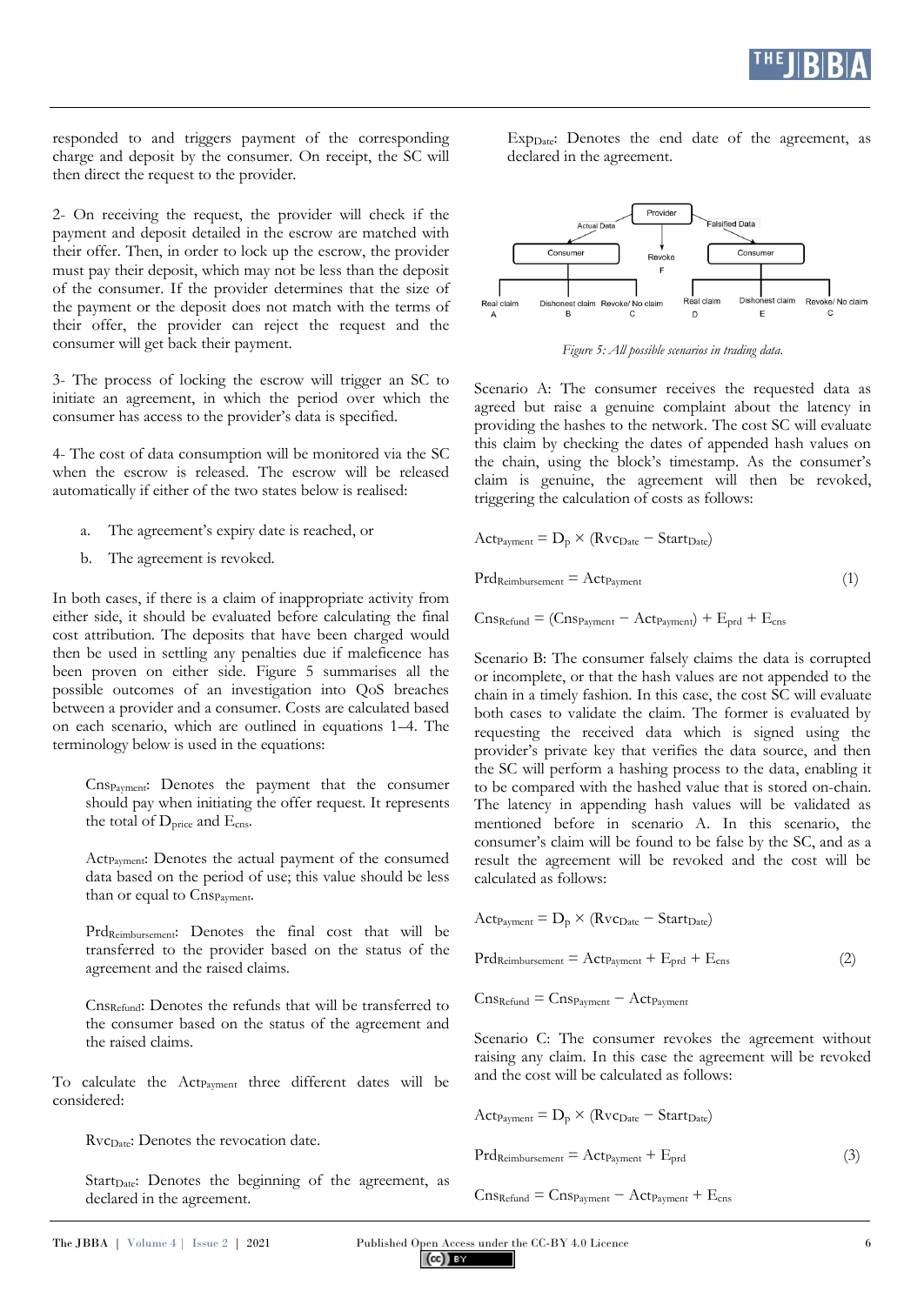A similar process will be triggered when the agreement reaches the expiry date without any revocation or complaints from the consumer's side:

 $Act_{Payment} = D_p \times (Exp_{Date} - Start_{Date})$  $Prd_{Rembursement} = Act_{Payment} + E_{prd}$  (4)

 $C$ ns<sub>Refund</sub> =  $C$ ns<sub>Payment</sub> −  $Act_{Payment} + E_{cns}$ 

Scenario D: The provider sends falsified data to the consumer. In this case, the consumer raises a claim providing the received data to the SC, which compares it to the hash value stored on the chain. As a result of the provider's actions, the agreement will be revoked, triggering the calculation of costs according to equation (1).

Scenario E: The consumer raises a genuine claim against the provider, but attaches the wrong evidence leading the SC to evaluate the claim as false. Such a situation may occur if, for example, the provider uploaded the right hash values to the network at the right time, but sent the wrong data to the consumer on the external storage. When the consumer identifies the mismatch between the hash values, there is a risk of raising a latency claim rather than a claim resulting from the mismatched hash. Were the consumer to raise a latency claim in this situation then the SC would prove the claim false and process the cost according to equation 2. In this scenario, resolution and reimbursement of the consumer would be possible if the consumer provided the signed original data to a dispute board. The provider won't be able to show the hash value that matches with the provided signed data that has been uploaded to the network on the same date. This would of course require such a board to be in place and may reduce the overall financial benefit of the blockchain implementation.

Scenario F: The provider chooses to revoke the request as they can no longer provide the data as advertised or are unwilling to provide the data for another reason. In this case, costs will be calculated according to equation 1. Such a scenario could arise if the consumer was suspected of data reselling, which is against the terms of the agreement with a provider. Proof of data reselling would be achieved by comparing hash values uploaded to the chain as part of a data offer. Such a case would require the intervention of the dispute board and may lead to legal action.

#### **4. Future work**

In this chapter, a proposed architecture for the delivery of a data audit chain for RCM in GB rail and other industrial contexts has been presented. The next step is for the proposed architecture to be implemented and trialled with real-world data. As there are no one-size-fits-all platforms for blockchain projects, identifying the most suitable deployment platform is critical to the success of this work. A trade-off study was carried out that compared four of the most

commonly adopted blockchain platforms: Ethereum [26], [27], Fabric [28], Sawtooth [29], and Iroha [30], based on the parameters set out in Table 1.

Table 1: Trade-off analysis between Ethereum, Fabric, Sawtooth, and Iroha.

| Criteria                                                               | Ethereum | Fabric | Sawtooth | Iroha |
|------------------------------------------------------------------------|----------|--------|----------|-------|
| Supports SC                                                            |          |        |          |       |
| Consensus algorithm<br>modularity                                      | ×        |        |          | ×     |
| Built-in components for<br>managing identities                         | x        |        | x        |       |
| Supports payment in fiat<br>currency                                   | ×        |        |          |       |
| Proficient in maintaining<br>different privacy levels<br>between users | x        |        |          |       |

Of particular interest was the fact that for any SC execution, the Ethereum chain incurred costs (gas) in its native payment currency (Ether), while the Fabric, Sawtooth, and Iroha Hyperledger systems are cryptocurrency-independent, and payment was possible in fiat currencies. Further to this, because of the voting-based consensus algorithms adopted in Hyperledger platforms, there is no requirement for time- and power-consuming consensus algorithms. The associated performance characteristic ensures quick access to provider information, which would be a key criterion for most RCM use cases.

The proposed framework requires differentiation between users to ensure the privacy of their transactions, i.e., not all agreements and payment processes are open to all network users. Any consumer may opt to have a private contract with a provider, and to keep the costs of sharing the data secret from those not participating in that agreement. The Ethereum chain treats all users identically, and all transactions are open and available to all network participants. Hyperledger networks by comparison are able to fulfil this criterion by one of several mechanisms; Fabric, for example, establishes a different channel to isolate parties requiring private agreements and cost allocations; changing the identity namespace in the transaction family on the Sawtooth chain would limit access to specific identities; and specifying guidelines for access management in Iroha would retain easy role-based access at different stages.

In the future, we seek to trial our proposal against representative use cases from GB rail and to evaluate its performance in terms of promoting trust, simplifying cost attribution, delivering a workable payment mechanism for RCM data, and implementing ad-hoc data access agreements between parties. To this end, two representative case studies will be developed, one around the Unattended Overhead Line Equipment Monitoring System (UOMS) and a second around RailBAM, an acoustic axle bearing monitoring system. Both case studies involve systems that require collaboration across the rail sector between multiple stakeholders, and the data generated is of interest to multiple actors, perfectly illustrating the cross-interface scenario that is the target of the system.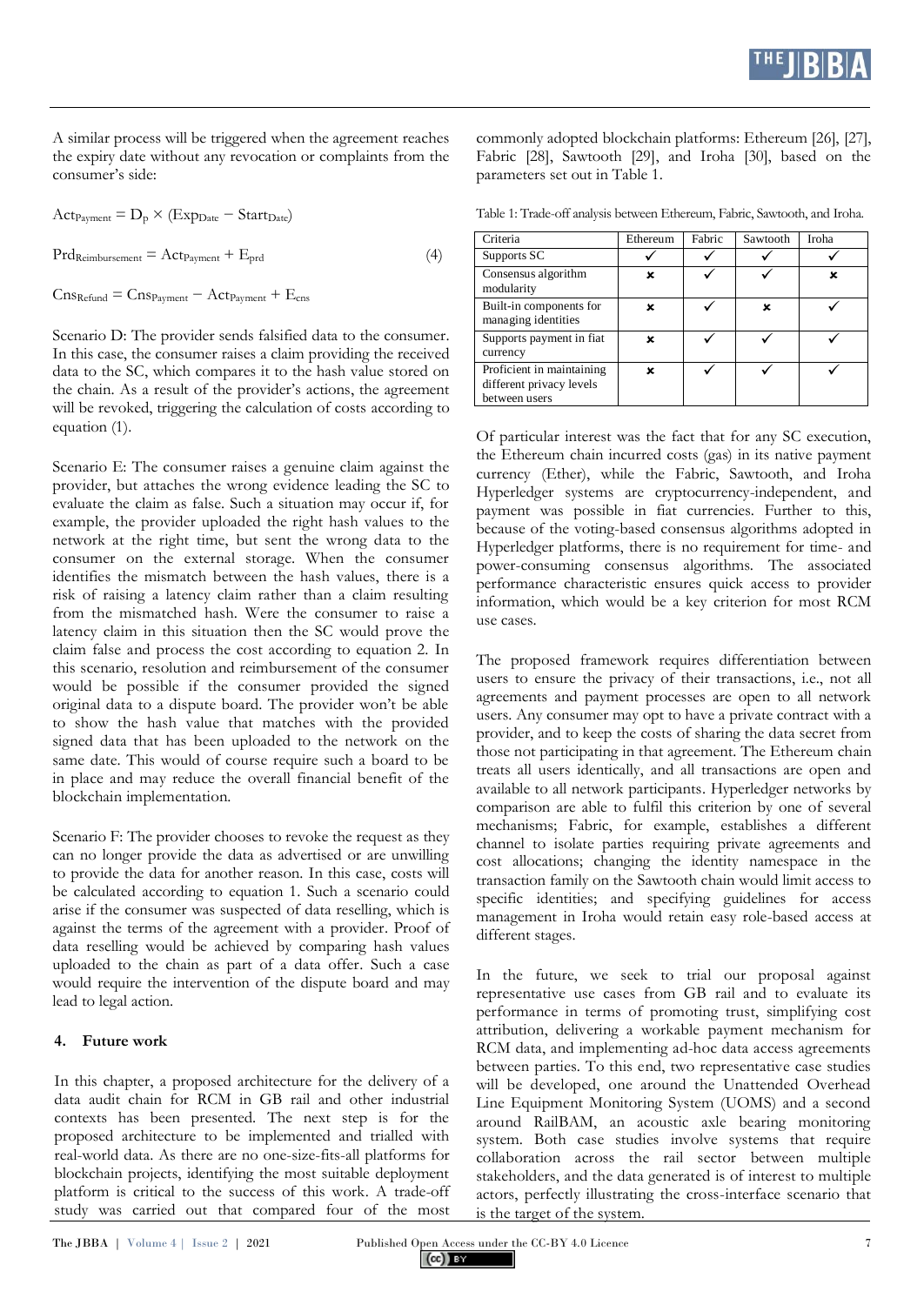

#### **5. Conclusion**

RCM is a critical technology in the evolution of the smart railway, enabling improved reliability at a reduced cost. As sensors attached to fixed and mobile assets are increasingly used to inform the operational decision making of the industry, it is becoming critical that the business processes that distribute the costs and benefits of such systems across stakeholders within the industry are aligned in a way that is fair to all parties. The ability to trade in RCM data offers a net market advantage to the industry, as this enables easy access to data by any party that believes they have a use case, while also ensuring that data providers are adequately reimbursed.

Traditional approaches to the management of costs associated with cross-stakeholder RCM deployments in rail have relied on specific business-to-business commercial agreements and predefined costs. These lack the flexibility required to fully exploit the data generated in the "big data" age, where automated model development often requires access to a wide range of data resources from across an industry. Furthermore, the specific use cases being investigated are unlikely to have been foreseen at the time the RCM systems were procured, meaning the initial agreements would need to be modified to support new usage scenarios, an expensive and timeconsuming process. Some legacy collaboration arrangements are not wholly defined or explicit and are thus open to misinterpretation or may not be enforceable.

The B4CM project aims to provide the rail industry with an alternative to the traditional model for the attribution of RCM costs. This chapter has introduced a new architecture based on blockchain technology which ensures the rights to data are allocated to the data provider as long as they supply the blockchain network with evidential hash values. The architecture simplifies the mechanism for coordination between a data provider and data users, while also allowing automation of the underlying business agreements and cost distribution. A service quality agreement between provider and consumer is established enabling both actors to prove some violating behaviours; for example, a consumer may claim low service quality, prove their claim, and be paid for; otherwise, for making dishonest claims, the consumer would be fined. Fundamentally, the proposed system allows all stakeholders to contribute, and realise revenue from, their data while enabling cross-industry use cases that are currently not easily realised.

The next stage of the work is to validate the framework by trialling it with real-world industry use cases, and the results of these will be reported to the community in the near future.

**Ethical approval** *Not applicable.*

#### **Author's contribution**

*RA was the lead author of the paper, including delivery of all aspects of the work presented and preparation of the initial manuscript. SH contributed to the initial design of the framework and*  *to the editing of the manuscript. JE is the lead academic on the project and contributed to the design and delivery of the work presented alongside the structuring, editing, and proofreading of the draft manuscript.*

#### **Funding**

*This project has received funding from the Shift2Rail Joint Undertaking (JU) under grant agreement No 826156. The JU receives support from the European Union's Horizon 2020 research and innovation programme and the Shift2Rail JU members other than the Union.*

#### **Acknowledgements**

*The authors would further like to acknowledge Imam Abdulrahman Bin Faisal University and the Saudi Government for funding RA, the first author.*

#### **References**

- [1] C. P. Ward et al, "Condition monitoring opportunities using vehicle-based sensors," Proceedings of the Institution of Mechanical Engineers. Part F, Journal of Rail and Rapid Transit, vol. 225, (2), pp. 202–218, 2011.
- [2] A. Alemi, F. Corman, and G. Lodewijks, "Condition monitoring approaches for the detection of railway wheel defects," Proceedings of the Institution of Mechanical Engineers. Part F, Journal of Rail and Rapid Transit, vol. 231, (8), pp. 961–981, 2017.
- [3] Sparkrail, Cross-industry remote condition monitoring (T1010). [Online]. Available: http://www.sparkrail.org/ Lists/Records/DispForm.aspx? ID=8096.
- [4] G. J. Tucker and A. Hall, "Breaking down the barriers to more cross-industry Remote Condition Monitoring (RCM)," in 6th IET Conference on Railway Condition Monitoring (RCM 2014), Birmingham, UK, September 2014, pp. 1–6.
- [5] Sparkrail, Cross-industry remote condition monitoring, Commercial, Final report Appendix E Standard Form (Template) (T1010 Report Appendix).
- [6] M. Crosby, P. Pattanayak, S. Verma, and V. Kalyanaraman, "Blockchain technology: Beyond bitcoin," Applied Innovation, vol. 2, pp. 6–10, 2016.
- [7] M. Friedlmaier, A. Tumasjan, and I. M. Welpe, "Disrupting industries with blockchain: The industry, venture capital funding, and regional distribution of blockchain ventures," in Proceedings of the 51st Hawaii International Conference on System Sciences, 2016.
- [8] M. Risius and K. Spohrer, "A blockchain research framework," Business & Information Systems Engineering, vol. 59, (6), pp. 385–409, 2017.
- [9] B. Biswas and R. Gupta, "Analysis of barriers to implement blockchain in industry and service sectors," Computers & Industrial Engineering, vol. 136, pp. 225–241, 2019.
- [10] P. Mcmahon, T. Zhang, and R. Dwight, "Requirements for big data adoption for railway asset management," IEEE Access, vol. 8, pp. 15543–15564, 2020.
- [11] D. Galar, D. Seneviratne, and U. Kumar, "Big data in railway O&M: A dependability approach," in S. Kohli, A. V. Senthil Kumar, J. M. Easton, and C. Roberts (Eds.), Innovative applications of big data in the railway industry. IGI Global, Hershey, PA, pp. 1–26, 2017.
- [12] J. M. Easton. "Blockchains: A distributed data ledger for the rail industry," in S. Kohli, A. V. Senthil Kumar, J. M.

**Competing interests** *None declared.*